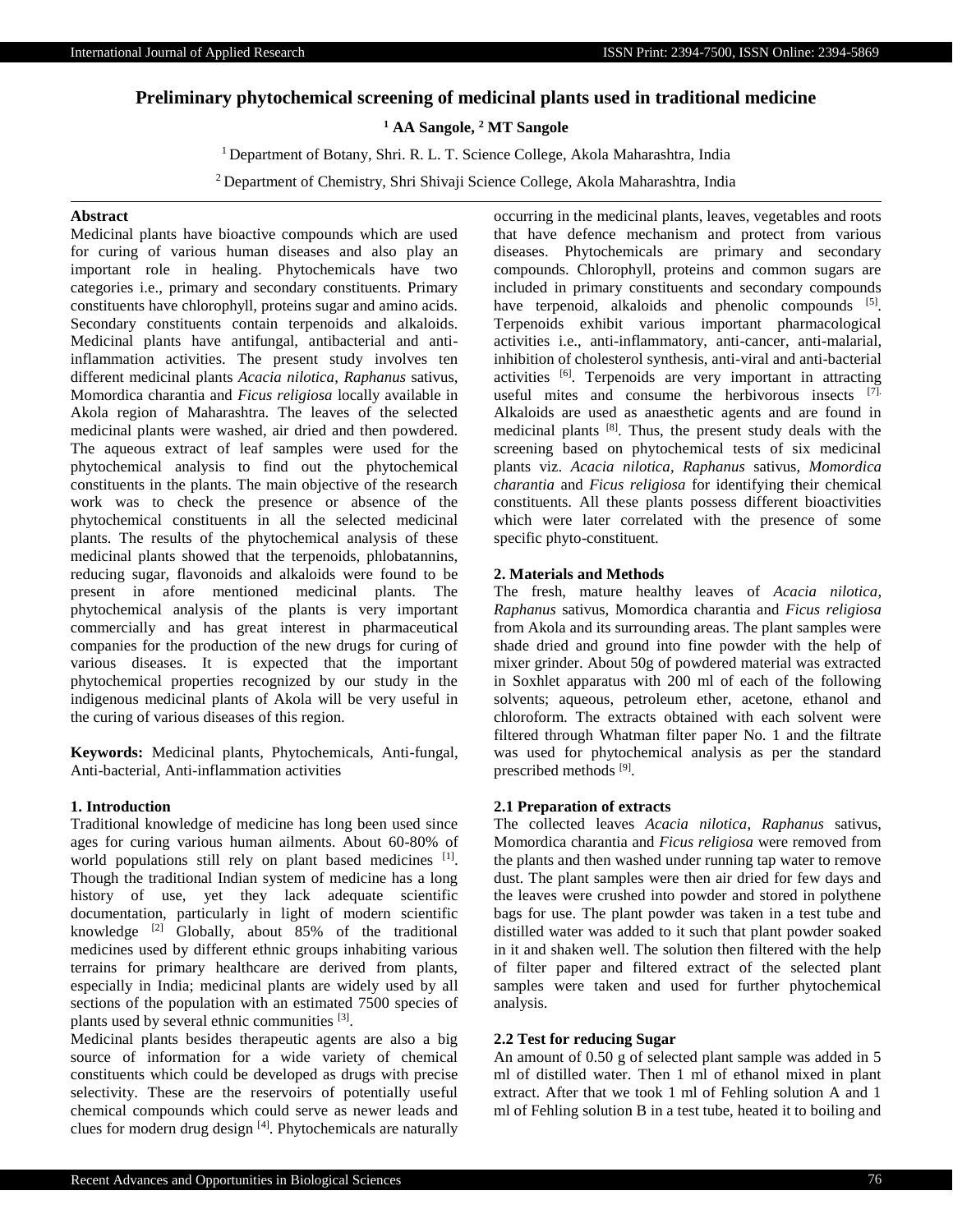then poured it in the aqueous ethanol extract. When colour reaction was observed, it shows a positive result.

## **2.3 Test for phlobatannins**

Plant powder sample was mixed with distiled water in a test tube, then shacked it well, and filtered to take plant extract. Then to each plant extract, 1% aqueous hydrochloric acid was added and each plant sample was then boiled with the help of Hot plate stirrer. Presence of a red precipitate in *R. sativus* root juice only was taken as an evidence for the presence of phlobatannins in this.

## **2.4 Test for terpenoids**

An amount of 0.8 g of selected plant sample was taken in a test tube, then poured 10 ml of methanol in it, shaken well and filtered to take 5 ml extract of plant sample. Then 2 ml of chloroform were mixed in extract of selected plant sample and 3 ml of sulphuric acid were added in selected sample extract. Formation of reddish brown colour indicates the presence of terpenoids in the selected plants.

#### **2.5 Test for flavonoids**

For the confirmation of flavonoid in the selected plants, 0.5 g of each selected plant extract were added in a test tube and 10 ml of distilled water, 5 ml of dilute ammonia solution were added to a portion of the aqueous filtrate of each plant extract followed by addition of 1 ml concentrated  $H_2SO_4$ . Indication of yellow colour shows the presence of flavonoid in each extract.

#### **2.6 Test for alkaloids**

For the purpose of phytochemical analysis of the selected plants, 0.2 g of the selected plant samples were added in each test tube and 3 ml of hexane were mixed in it, shaken well and filtered. Then took 5 ml of 2% HCl and poured in a test tube having the mixture of plant extract and hexane. Heated the test tube having the mixture, filtered it and poured few drops of picric acid in a mixture. Formation of yellow color precipitate indicates the presence of alkaloids

**Table 1:** Results of phytochemical analyses of the selected medicinal plants

| <b>Variable</b> | Acacia<br>nilotica, | <b>Raphanus</b><br>sativus | Momordica<br>charantia | <b>Ficus</b><br>religiosa |
|-----------------|---------------------|----------------------------|------------------------|---------------------------|
| Reducing        |                     |                            |                        |                           |
| Sugar           |                     |                            |                        |                           |
| Terpenoids      |                     |                            |                        |                           |
| Flavonoids      |                     |                            |                        |                           |
| Alkaloids       |                     |                            |                        |                           |
| Phlobatannins   |                     |                            |                        |                           |

### (+) Present (-) Absent

# **3. Results and Discussion**

These secondary metabolites contribute significantly towards the biological activities of medicinal plants such as hypoglycemic, antidiabetic, antioxidant, antimicrobial, antiinflammatory, anticarcinogenic, antimalarial, anticholinergic, antileprosy activities etc. [10]. This study has revealed the presence of phytochemicals considered as active

medicinal chemical constituents. Important medicinal phytochemicals such as terpenoids, reducing sugar, flavonoids, alkaloids and phlobatannins were present in the samples. The result of the phytochemical analysis shows that the ten plants are rich in at least one of alkaloids, flavonoids, terpenoids, reducing sugars and phlobatannins. The phytochemical screening and qualitative estimation of 4 medicinal plants studied showed that rich in phlobatannins, terpenoid, flavonoids, alkaloids and reducing sugar (Table1).Phlobatannins are present in Momordica charantia and *Raphanus* sativus. Phlobatannins have been reported for its wound healing properties, these are anti-inflammatory and analgesic [11] and antioxidant [12]. Reducing sugars are present only in one plants out of 4 plants i.e. Acacia nilotica. Terpenoids are present in Acacia nilotica and *Ficus religiosa*. Terpenoids are reported to have anti-inflammatory, anti-viral anti-malarial, inhibition of cholesterol synthesis and antibacterial [13]. Flavonoids are found in *Ficus religiosa* and Acacia nilotica. Epidemiologic studies recommend that coronary heart disease is opposed by dietary flavonoids. Alkaloids are present in surprisingly, this time *Ficus. religiosa* were also devoid of alkoloid shown in Table 1. Plants having alkaloids are used in medicines for reducing headache and fever. These are attributed for antibacterial and analgesic properties [14] .

#### **4. Conclusion**

The selected medicinal plants are the source of the secondary metabolites i.e. alkaloids, flavonoids, terpenoids, phlobatannins and reducing sugars. Medicinal plants play a vital role in preventing various diseases. The antidiuretic, anti-inflammatory, antianalgesic, anti-cancer, anti-viral, antimalarial, anti-bacterial and anti-fungal activities of the medicinal plants are due to the presence of the above mentioned secondary metabolites. Medicinal plants are used for discovering and screening of the phytochemical constituents which are very helpful for the manufacturing of new drugs. The previous phytochemical analysis and present studied show nearly the similar results due to the presence of the phytochemical constituents. The phytochemical analysis of the medicinal plants are also important and have commercial interest in both research institutes and pharmaceuticals companies for the manufacturing of the new drugs for treatment of various diseases. Thus we hope that the important phytochemical properties identified by our study will be helpful in the copping different diseases of this particular region. The quantitative analyses of these phytocompounds will be an interesting area for further study. Efforts should be geared up to exploit the biomedical applications of these screened plants due to the presence of certain class of phyto-compounds for their full utilization

## **5. Acknowledgement**

It should be acknowledge, The Head Dept. of Botany, The Principal, Shri R.L.T. College of Science, Akola, Maharashtra, India for providing laboratory facilities to carry out the work.